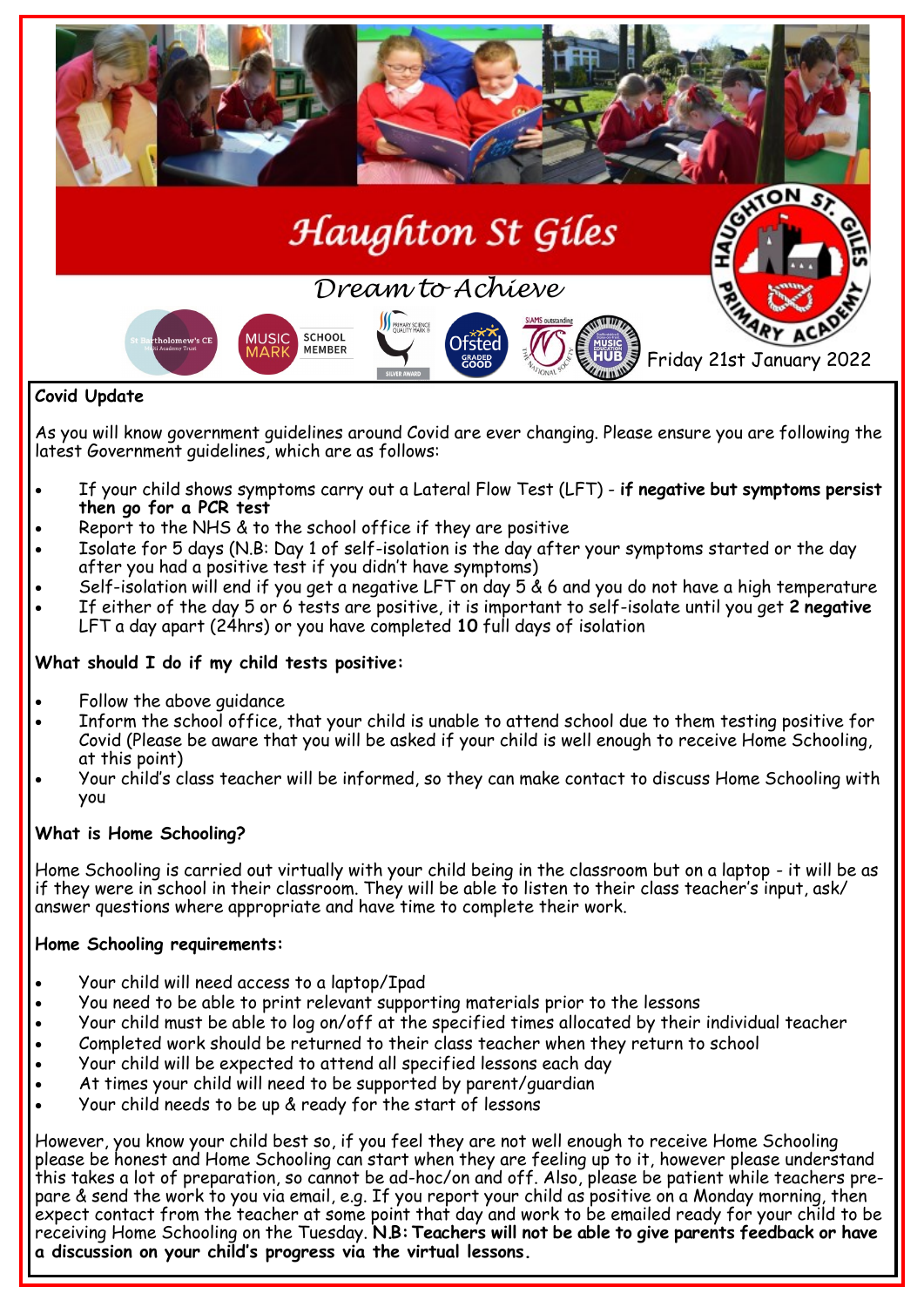#### **Book Fair**

We are holding a Book Fair on Wednesday 9th & Thursday 10th February, 3:30 - 4. Children will be able to spend their £1 World Book Day vouchers at the fair and these will be distributed to all pupils on the Wednesday, so they can pop in after school and buy a book. We earn commission from all book sales made over the two days, which enables us to purchase new books for all the classes, so please do come along and a take a look at the huge selection of books on offer.

### **Bikeability**

On Wednesday 16th & Thursday 17th February we welcome the Bikeability Team, who will train our year 4 & 5 pupils on how to be safe on the roads when using their bikes. Y4 will only need their bikes on the Wednesday & Y5 will need their bikes on both days and don't forget your helmets. Previously, bikes have been left over night and you are more than welcome to do so, although we don't expect any damage, all property is left at the owners risk.

### **PTFA News**

PTFA are holding a Disco on the evening of Thursday 17th February. KS 1 (Acorn & Conker class) will be 5-6pm, followed by KS2 6:15 - 7:15pm. It is £3 per child and there will be a stall selling pizza, refreshments and sweets, so please send your child with some pocket money. Please can we ask that parents drop their children off at the entrance and return at the designated time to collect them.

#### **Music**

There is no music on Friday 4th March, as Entrust Music Department have an Inset Day.